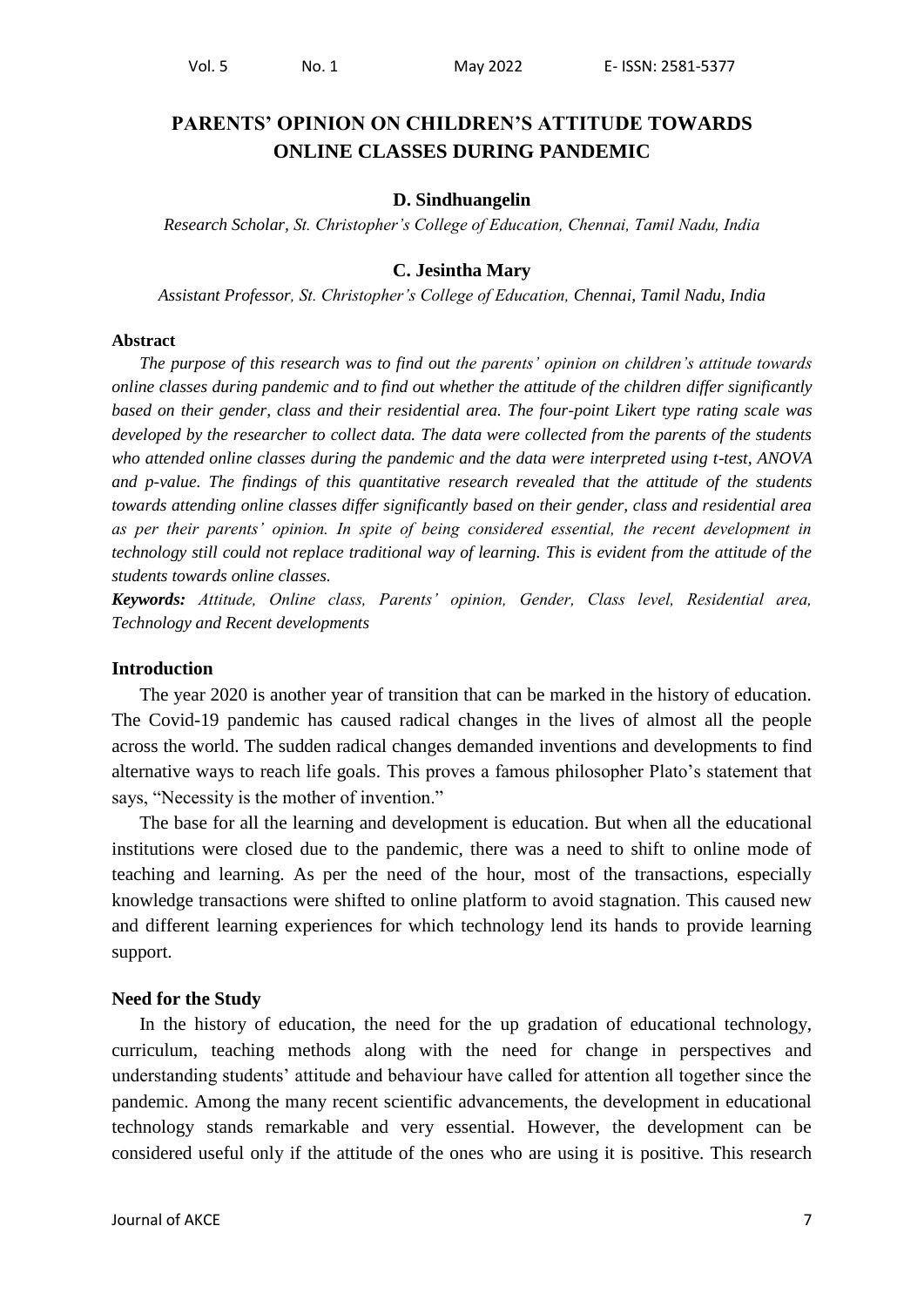focuses on the attitude of the students towards attending online classes from the perspective of their parents.

#### **Objective of the Research**

The primary objective of the research was to find out parents' opinion on children's attitude towards attending online classes and to find out if there is significant difference in children's attitude towards attending online classes based on their gender, class and residential area.

### **Attitude**

Attitude is the way one reacts to a particular situation. It is based on their likes and dislikes. Attitude can be defined as "a psychological tendency that is expressed by evaluating a particular entity with some degree of favour or disfavour." (Eagly  $& Chaiken, 1993, p.1$ )

### **Online Classes**

Due to the pandemic, teaching and learning have been shifted to online platform. Online classes take place in varied ways. Students learn online either face-to-face or through shared recorded video or the combination of both, without meeting the teacher in person in physical classroom. Though the current generation students are more acquainted with the smart phones, internet and other electronic devices, they display different attitudes when it comes to using the same for learning. Since, this online learning takes place while at home, parents have an opportunity to observe the attitude and behaviour of their children towards attending classes online.

### **Review of Related Literature**

In the research done by Bhaumik & Priyadarshini (2020)opinions on e-readiness and on the shift from face-to-face to online mode of learning were collected from higher secondary students. The findings of the research revealed that only 35.2% of learners considered online classes constructive and 40% of the students were on the positive side to continue with online mode as it let them study on their own pace. The study recommends that there needs to be firming of digital pedagogy for effective teaching online and students have to be trained to adopt to individualized learning.

The research done by Ziadat (2021) focused on the effects of online learning on the students with disability and the problems faced by their parents. The perspectives of the parents of the disabled students indicated that the students were engaged mostly with the smart devices and that they were isolated socially and the parents were dissatisfied with the online learning content and management; there was no appropriate supportive learning devices that the students with disability could use for learning.

Akkas & Ocak (2021) studied teachers' perspectives on the misbehaviour of the students during online classes. Through this study they were able to find out different unruly behaviour such as making noise, turning off the webcam, absenteeism, losing interest and so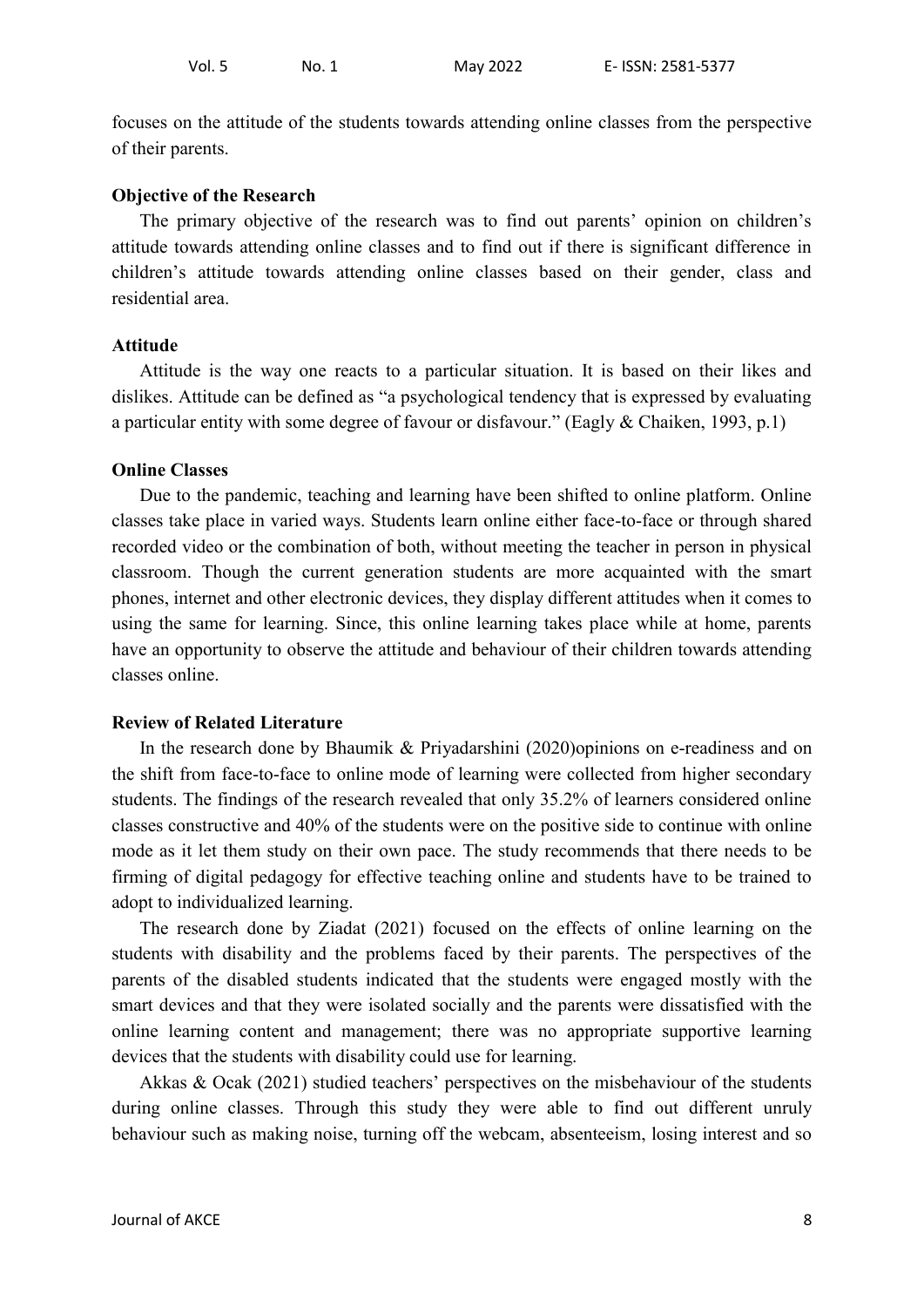on during the online classes. The study reveals a few ways in which the misbehaviour of the students could be minimized as suggested by the teachers.

Jafaar, et al. (2021) have shared their views in their article which reveals the difficulty of the teaching community, especially the teachers handling higher classes in using technology. They elaborate on the loaded stress that the teachers have in preparing for teaching while going through pandemic situation as well as trying to acquaint themselves with the new technologies. This article insists that the teachers need to spend more time learning the technology in order to deliver the content effectively through online mode.

## **Research Method and Research Tool**

The survey method was used to explore the attitude of the children towards attending online classes based on their parents' opinions and to find out the differences in the attitude based on the gender, class and locality of the children. The four-point Likert type rating scale with thirty statements was prepared by the researcher and it was translated into regional language as well to reach the parents, who could not understand English. The Google form link was created and circulated to the respondents using social media applications to collect data.

## **Sampling Technique and Sample Size**

The population chosen for the research was parents of the students, who attended online classes during the pandemic in Tamil Nadu. Considering the fact that some schools did not offer online classes and some parents were not able to buy smart devices for their children, the researcher used non-random sampling technique for this study. The data were collected from 108 parents whose children attended online classes during pandemic. The final sample size was 106 as two incomplete data sheets were discarded.

| <b>Variables</b>        | Frequency   | Percentage              | Mean  | S.D   |  |  |  |  |
|-------------------------|-------------|-------------------------|-------|-------|--|--|--|--|
| Gender                  |             |                         |       |       |  |  |  |  |
| Male                    | 41          | 38.68                   | 65.46 | 09.00 |  |  |  |  |
| Female                  | 65          | 61.32                   | 72.49 | 12.51 |  |  |  |  |
|                         |             | <b>Class</b>            |       |       |  |  |  |  |
| Lower Primary           | 26          | 24.53                   | 66.23 | 11.80 |  |  |  |  |
| <b>Upper Primary</b>    | 28          | 26.43                   | 65.46 | 10.05 |  |  |  |  |
| High School             | 29          | 27.35                   | 77.10 | 11.37 |  |  |  |  |
| <b>Higher Secondary</b> | 23<br>21.69 |                         | 69.78 | 10.17 |  |  |  |  |
|                         |             | <b>Residential Area</b> |       |       |  |  |  |  |
| Taluk                   | 49          | 46.23                   | 71.27 | 12.79 |  |  |  |  |
| Municipality            | 21          | 19.81                   | 67.38 | 10.90 |  |  |  |  |
| Corporation             | 17          | 16.04                   | 62.88 | 08.74 |  |  |  |  |
| Metropolitan            | 19          | 17.92                   | 74.74 | 09.27 |  |  |  |  |

| Table 1: Frequency Distribution of the Sample based on Gender, |
|----------------------------------------------------------------|
| <b>Class and Residential Area</b>                              |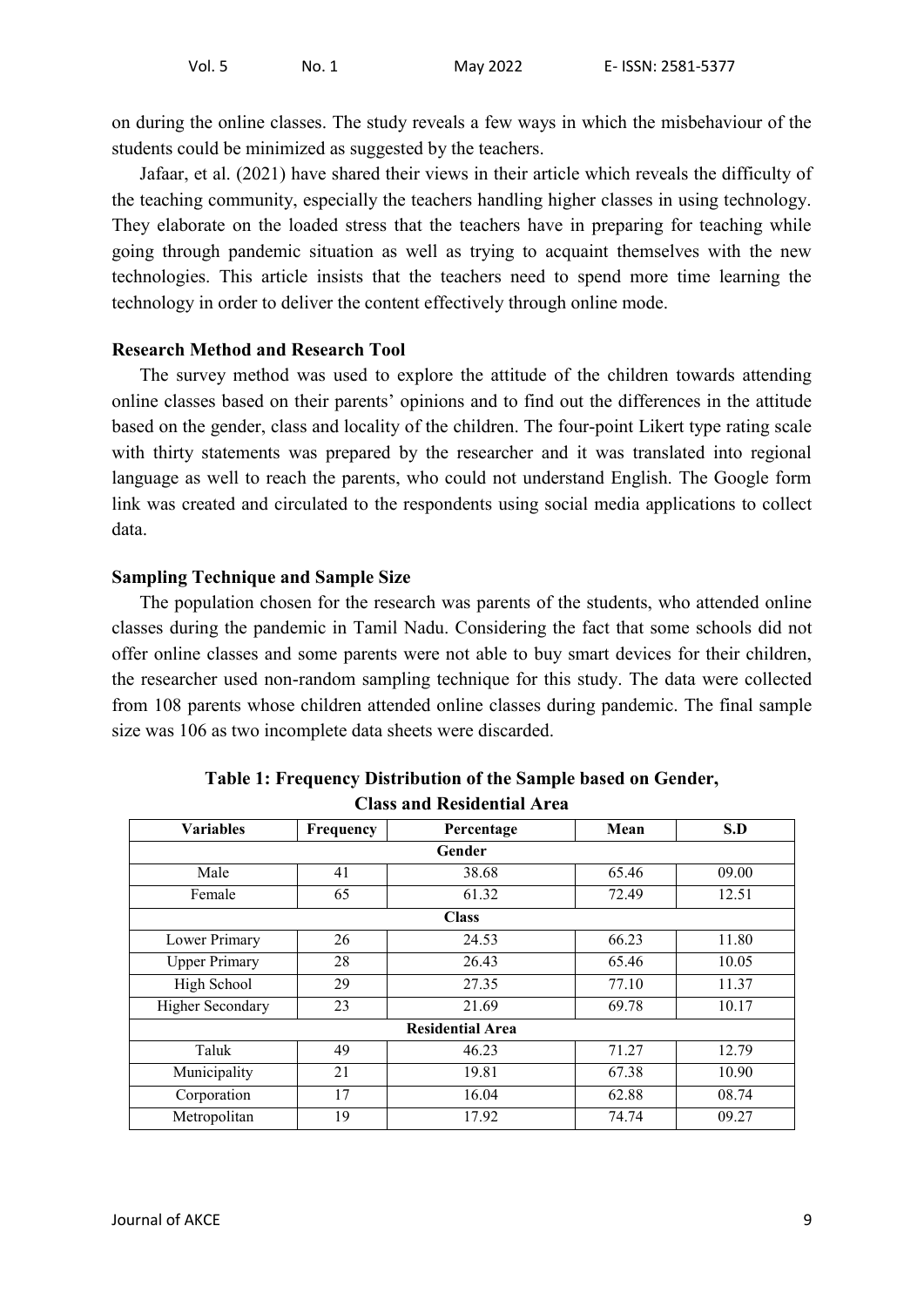| Vol. 5<br>No. 1 | May 2022 | E- ISSN: 2581-5377 |
|-----------------|----------|--------------------|
|-----------------|----------|--------------------|

### **Analysis and Interpretation**

The data were analyze dusing MS-Excel and Jamovi (Free Open-Source Software). The values of t-test and One-way Analysis of Variance (ANOVA) were computed to make inferences on the data.

| Table 2: t-Test Results on Parents' Opinion on their Children's Attitude Towards |  |
|----------------------------------------------------------------------------------|--|
| <b>Online Classes based on Gender</b>                                            |  |

| Child's<br>Gender | N  | Mean<br>Max:120 | S.D   | t-value | p-value  | Level of<br><b>Significance</b> |
|-------------------|----|-----------------|-------|---------|----------|---------------------------------|
| Male              | 41 | 65.5            | 09.00 | 3.12    | 0.002    | 0.05                            |
| Female            | 65 | 72.5            | 12.50 |         | (p<0.05) |                                 |

The computed t-value and p-value were 3.12 and 0.002. The p-value indicated that there was a significant difference in children's attitude towards attending online classes based on their gender as per their parents' opinion. The mean score of female children (72.5) was greater than the male children (65.5). The parents' opinion indicated that the female children's attitude towards online class was more favourable than their counterparts.

**Table 3: F-test Results on Parents' Opinion on the Attitude of their Children Towards Attending Online Classes based on the Class**

| Class          | SS       | df  | MS       |      | p-value  | Level of<br>Significance |
|----------------|----------|-----|----------|------|----------|--------------------------|
| Between Groups | 2404.384 |     | 801.4612 |      | 0.000    | 0.05                     |
| Within Groups  | 12102.18 | 102 | 118.6488 | 6.75 | (p<0.05) |                          |
| <b>Total</b>   | 14506.57 | 105 |          |      |          |                          |

The computed F-ratio and p-value were 6.75 and 0.000. The p-value indicated that there was a significant difference in children's attitude towards online classes based on their class as per their parents' opinion. The post-hoc test was conducted to find out the groups that caused significant in the mean scores.

**Table 4: Post Hoc Test Results on Parents' Opinion on Children's Attitude Towards Attending Online Classes based on the Class**

| <b>Class</b> |                      | N  | Mean<br>Max: 120 | <b>Class</b>            | N  | Mean<br>Max:<br>120 | p-value |
|--------------|----------------------|----|------------------|-------------------------|----|---------------------|---------|
| a            | Lower Primary        | 26 | 66.23            | <b>Upper Primary</b>    | 28 | 65.46               | 0.994   |
| $\mathbf b$  | Lower Primary        | 26 | 66.23            | High School             | 29 | 77.10               | 0.002   |
| $\mathbf c$  | Lower Primary        | 26 | 66.23            | <b>Higher Secondary</b> | 23 | 69.78               | 0.666   |
| f            | <b>Upper Primary</b> | 28 | 65.46            | High School             | 29 | 77.10               | 0.001   |
| e            | <b>Upper Primary</b> | 28 | 65.46            | <b>Higher Secondary</b> | 23 | 69.78               | 0.497   |
| $\mathbf{f}$ | High School          | 29 | 77.10            | <b>Higher Secondary</b> | 23 | 69.78               | 0.082   |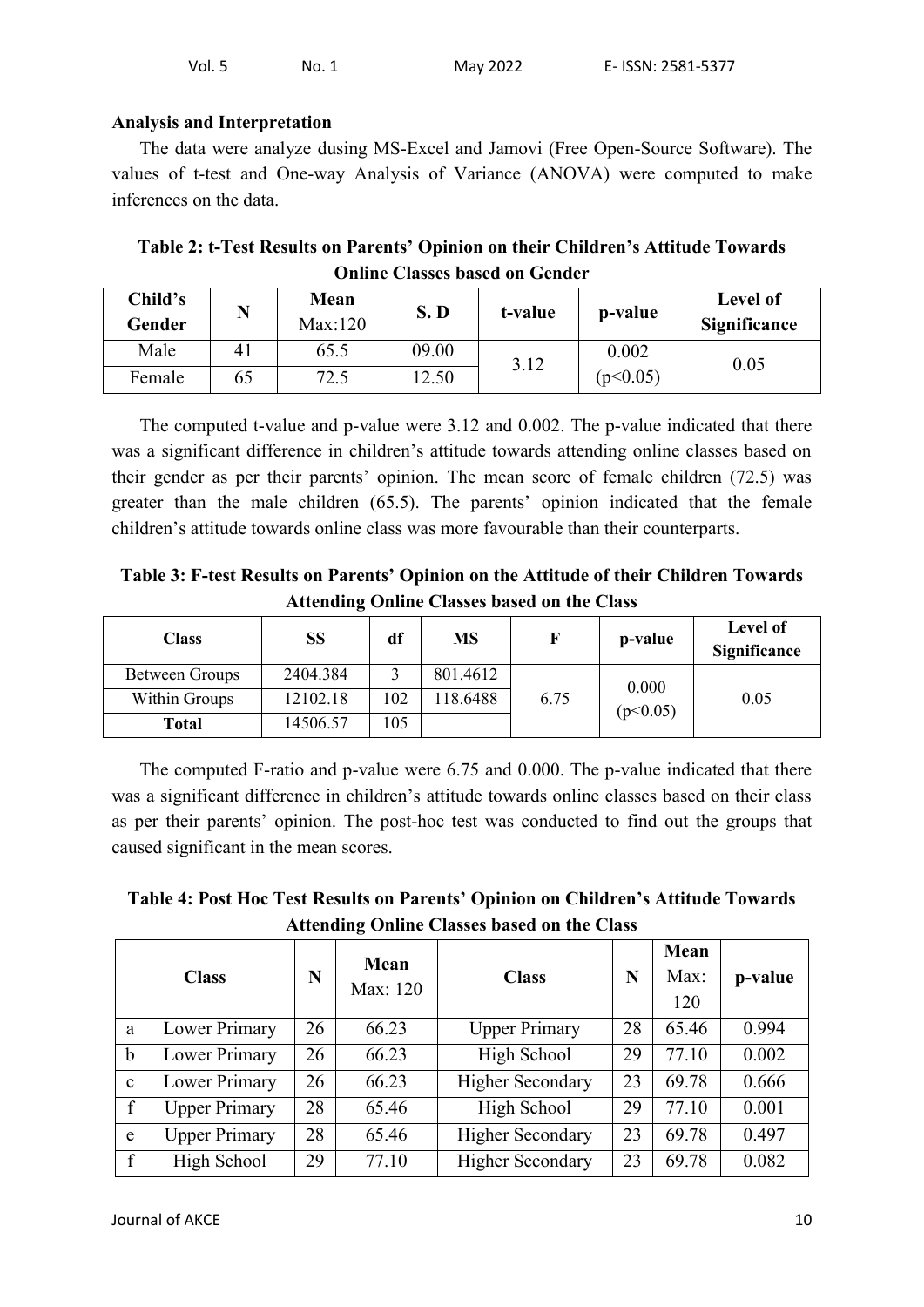The parents' opinion indicated that there was a significant difference between Lower Primary and High school children in their attitude towards online class. The mean score of High school children (77.10) was greater than their counterparts (66.23). Similarly, there was a significant difference between Upper Primary and High school children in their attitude towards online class. The mean score of High school children (77.10) was greater than their counterparts (65.46).

However, the parents' opinion revealed that children's attitude towards online class did not differ significantly with other Class levels. The computed p-values are greater than 0.05 level of significance for other class levels, which indicates that children do not differ significantly in their attitude towards online class as per their parents' opinion.

| Transmitter of the changes buyed on their recondentation on |           |     |           |             |          |                          |  |  |
|-------------------------------------------------------------|-----------|-----|-----------|-------------|----------|--------------------------|--|--|
| <b>Residential Area</b>                                     | <b>SS</b> | df  | <b>MS</b> | $\mathbf F$ | p-value  | Level of<br>Significance |  |  |
| Between Groups                                              | 1504.61   |     | 501.5379  |             | 0.011    |                          |  |  |
| Within Groups                                               | 13001.95  | 102 | 127.4701  | 3.93        | (p<0.05) | 0.05                     |  |  |
| <b>Total</b>                                                | 14506.57  | 105 |           |             |          |                          |  |  |

**Table 5: F-Test Results on Parents' Opinion on the Attitude of their Children towards Attending Online Classes based on their Residential Area**

The computed F-ratio and p-value were 3.93 and 0.011. The p-value indicated that there was a significant difference in children's attitude towards online classes based on their residential area as per their parents' opinion. The post-hoc test was conducted to find out the groups that caused significant in the mean scores.

| Table 6: Post Hoc Test Results on Parents' Opinion on their Children's Attitude |
|---------------------------------------------------------------------------------|
| towards Attending Online Classes based on their Residential Area                |

| <b>Residential Area</b> |              | N  | Mean<br>Max: 120 | <b>Residential Area</b> | N  | Mean<br>Max: 120 | p-value |
|-------------------------|--------------|----|------------------|-------------------------|----|------------------|---------|
| a                       | Taluk        | 26 | 71.27            | Municipality            | 28 | 67.38            | 0.553   |
| $\mathbf b$             | Taluk        | 26 | 71.27            | Corporation             | 29 | 62.88            | 0.047   |
| $\mathbf{c}$            | Taluk        | 26 | 71.27            | Metropolitan            | 23 | 74.74            | 0.667   |
| $\mathbf{f}$            | Municipality | 28 | 67.38            | Corporation             | 29 | 62.88            | 0.615   |
| e                       | Municipality | 28 | 67.38            | Metropolitan            | 23 | 74.74            | 0.174   |
| $\mathbf{f}$            | Corporation  | 29 | 62.88            | Metropolitan            | 23 | 74.74            | 0.012   |

The parents' opinion indicated that there was a significant difference between the children living in Taluk and Corporation area in their attitude towards online class. The mean score of the children in Taluk area (71.27) was greater than their counterparts (62.88). Similarly, there was a significant difference between the children living in Corporation and Metropolitan area in their attitude towards online class. The mean score of Metropolitan (74.74) was greater than their counterparts (62.88).